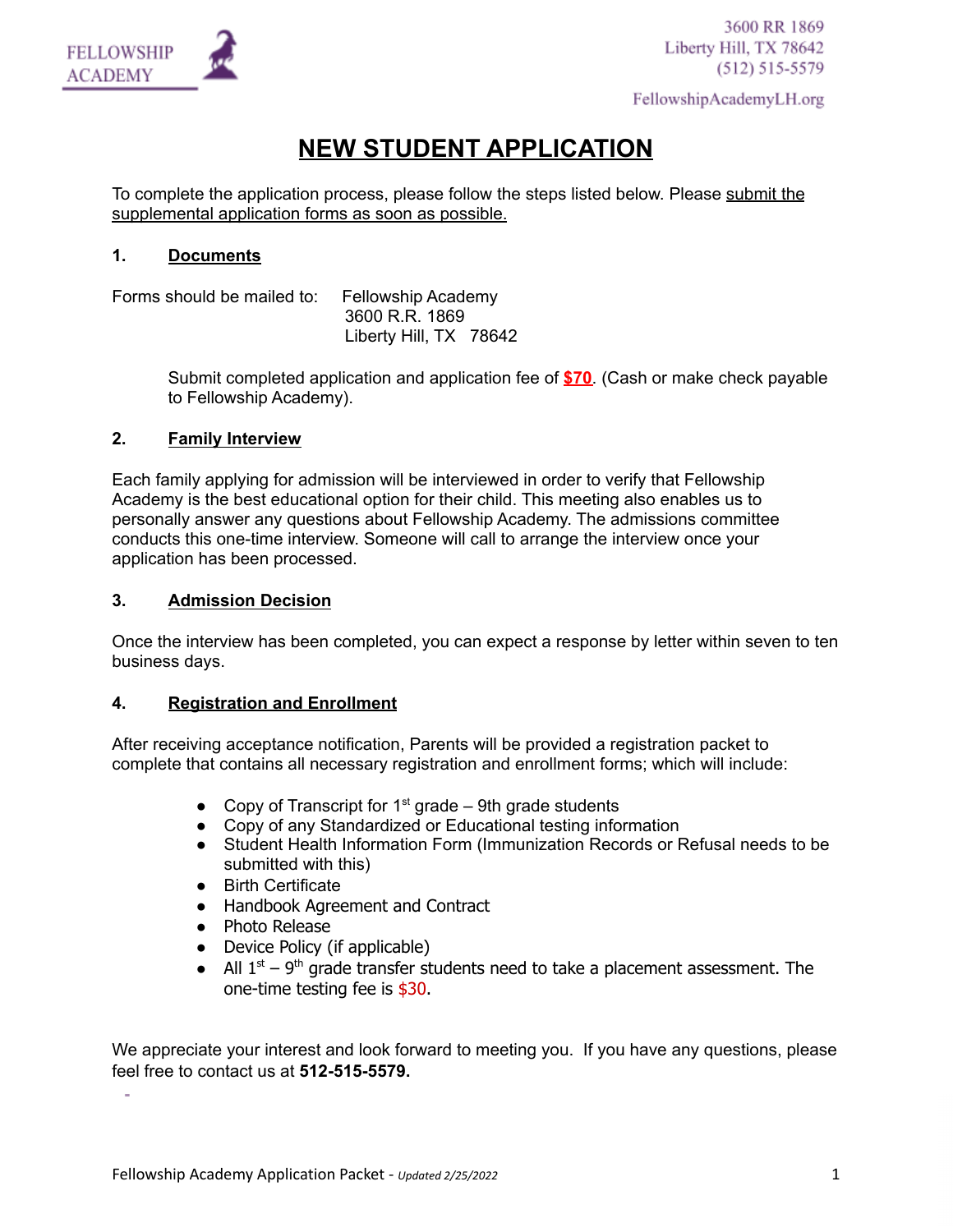

FellowshipAcademyLH.org

# **Student Application 2021-2022**

| 1. Applicant Information                                                                      | Date: __________________________          |
|-----------------------------------------------------------------------------------------------|-------------------------------------------|
|                                                                                               |                                           |
|                                                                                               |                                           |
| Student Date of Birth: 1 1                                                                    | Grade level applying for: _______________ |
| Student SSN: ________________________________                                                 |                                           |
| Student Home Phone: _______-_________-______-                                                 |                                           |
|                                                                                               |                                           |
| <b>Student Gender:</b> Male Female                                                            |                                           |
|                                                                                               |                                           |
|                                                                                               |                                           |
|                                                                                               |                                           |
| <b>Previous Schools</b><br>2.                                                                 |                                           |
| Has the applicant previously attended another school?                                         | Yes<br>No                                 |
| Please describe the type of instruction the applicant has previously received (home, private, |                                           |
| <b>Most Recent School Attended</b>                                                            |                                           |
| <b>School Name:</b>                                                                           |                                           |
| <b>School Address:</b>                                                                        |                                           |
|                                                                                               |                                           |
|                                                                                               |                                           |
| Grade Completed: ______________________                                                       |                                           |
| <b>Second Most Recent School Attended</b>                                                     |                                           |
| <b>School Name:</b>                                                                           |                                           |
| <b>School Address:</b>                                                                        |                                           |
|                                                                                               |                                           |
| Dates Attended: From: ________________                                                        | To Date: ___________________              |
| Grade Completed: ______________________                                                       |                                           |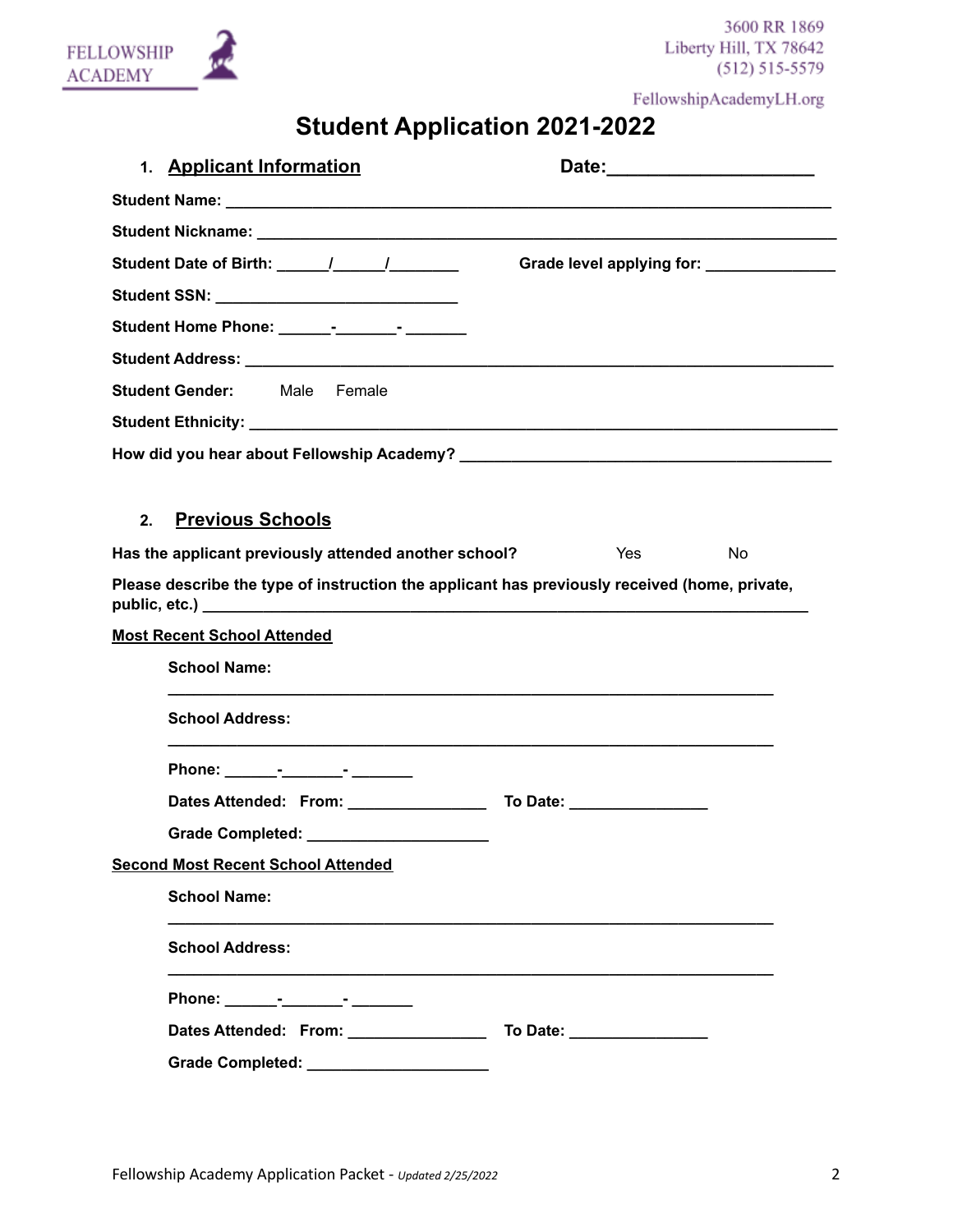

FellowshipAcademyLH.org

**In general, how do you rate the applicant's average performance on a standard grading scale (A,B, etc.)? \_\_\_\_\_\_\_\_\_\_\_\_\_\_\_\_\_\_\_\_\_\_\_\_\_\_\_\_\_\_\_\_\_\_\_\_\_\_\_\_\_\_\_\_\_\_\_\_\_\_\_\_\_\_\_\_\_\_\_\_\_\_\_\_\_\_\_\_\_\_**

**Has the applicant repeated any grades?**

Yes No

**If yes, please explain.**

**Has the applicant skipped any grades?**

Yes No

**If yes, please explain.**

**Has the applicant ever been expelled or suspended for any reason?**

Yes No

**If yes, please explain.**

**Has the applicant ever been voluntarily asked to leave a private school?**

Yes No

**If yes, please explain.**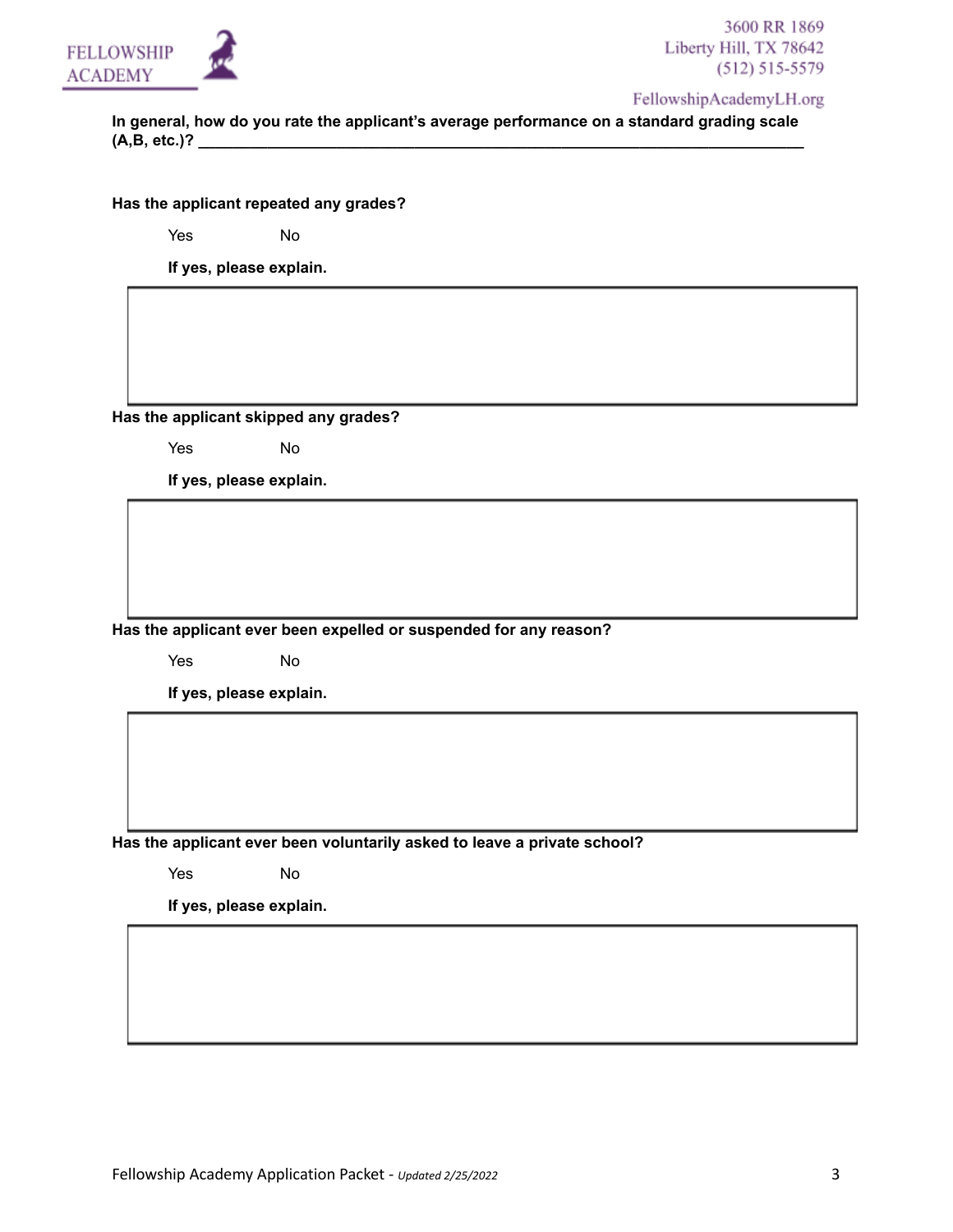

FellowshipAcademyLH.org

## **Has the applicant ever been denied re-enrollment in a private school?**

Yes No

**If yes, please explain.**

**How would you describe the applicant's previous relationship with teachers and other adults put in authority over them?**

**Please describe any behavioral or disciplinary difficulties or special circumstances that may have adversely affected the applicant's prior schooling.**

**What is the applicant's academic strength? \_\_\_\_\_\_\_\_\_\_\_\_\_\_\_\_\_\_\_\_\_\_\_\_\_\_\_\_\_\_\_\_\_\_\_\_\_\_\_\_\_\_\_\_\_\_**

| Does the applicant have particular difficulty in any academic area? | Yes | No |
|---------------------------------------------------------------------|-----|----|
|                                                                     |     |    |

**If yes, please explain.**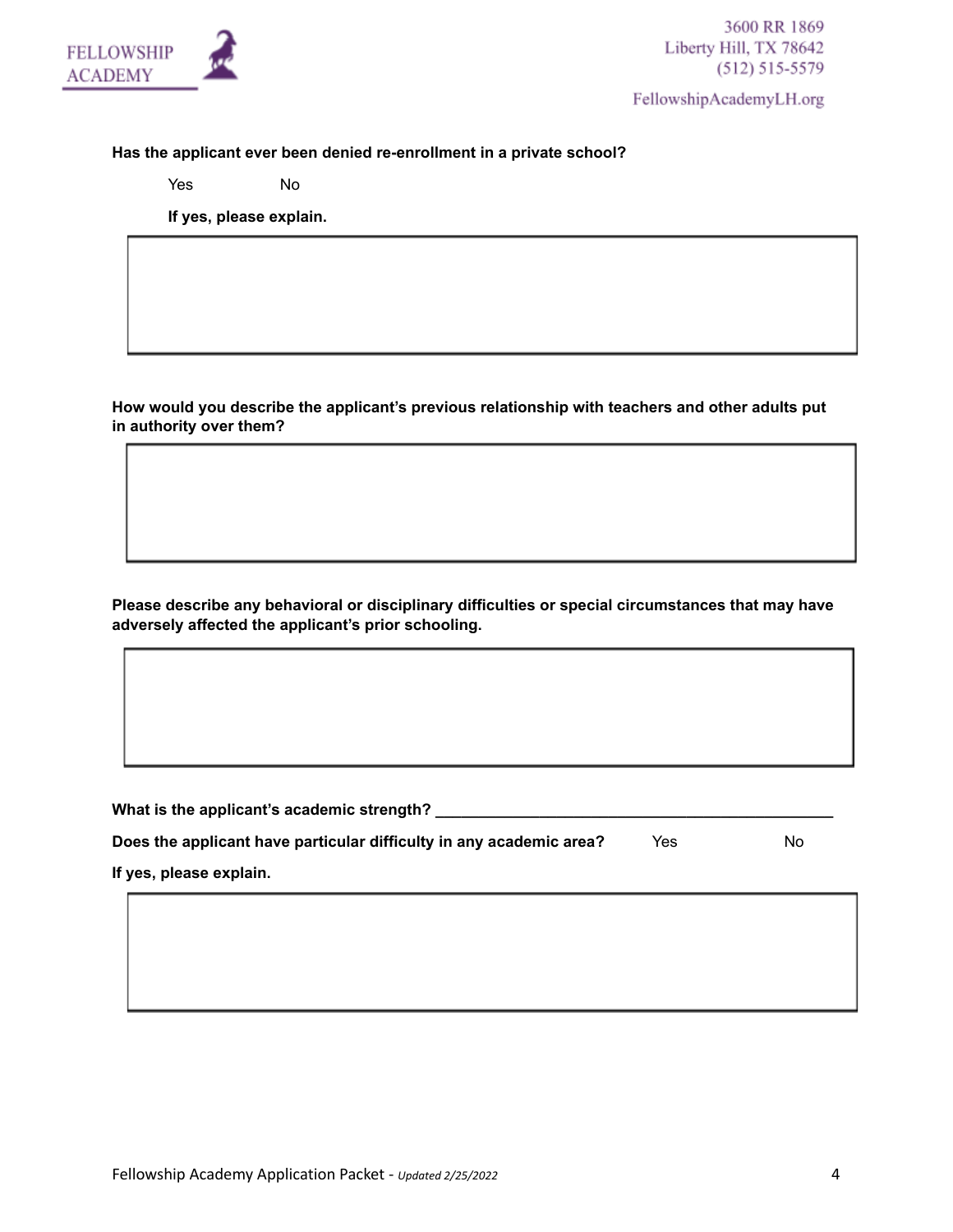

FellowshipAcademyLH.org

# **3. Religious Affiliation**

| Religion Affiliated with: Neligion Affiliated with: |     |    |
|-----------------------------------------------------|-----|----|
| <b>Current Church/Congregation:</b>                 |     |    |
| <b>Active Church Member?</b>                        | Yes | Nο |

# **4. Additional Student Information**

**How well does the applicant typically interact with others of their age or younger?**

**Fellowship Academy is not yet equipped to give special help to students with learning disabilities. Does the applicant have any learning disabilities which would require help beyond what you are able to give at home, or which cannot be alleviated through some other means (independent tutoring, medication, etc.)?**

#### **Yes No**

**If yes, how do you plan to meet those needs while the applicant is in attendance at Fellowship Academy?**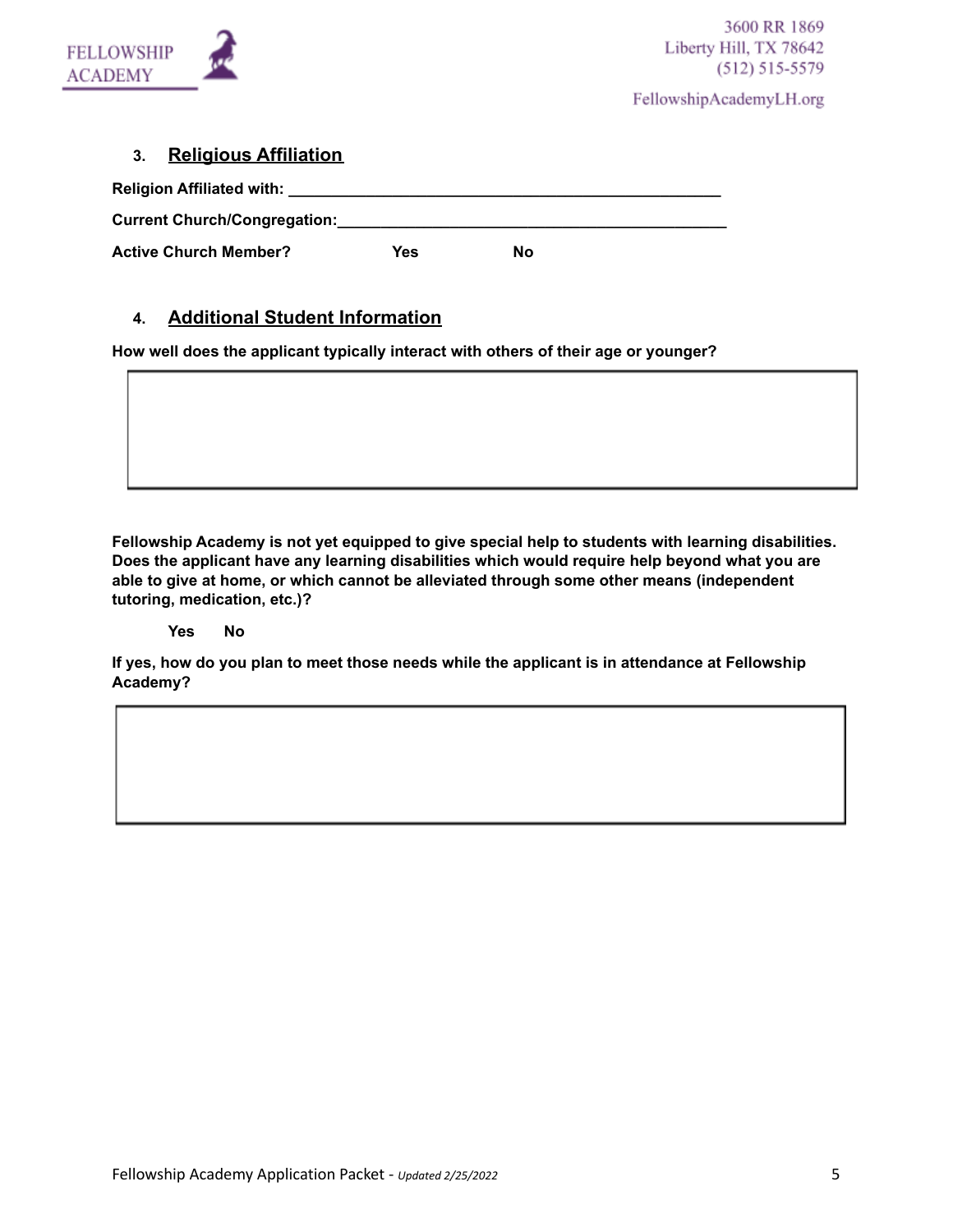

FellowshipAcademyLH.org

# **5. Household Information**

**Please tell us about the applicant's primary custodial household.**

**Parent/Guardian One**

| Suffix: ________                                                                                                                                                                                                               |               | Salutation: ________ |  |
|--------------------------------------------------------------------------------------------------------------------------------------------------------------------------------------------------------------------------------|---------------|----------------------|--|
| Gender: <b>Compart</b><br>Male                                                                                                                                                                                                 | <b>Female</b> |                      |  |
|                                                                                                                                                                                                                                |               |                      |  |
| <b>Custodial Rights?:</b>                                                                                                                                                                                                      | <b>Yes</b>    | No                   |  |
| <b>Financial Responsibility?: Yes</b>                                                                                                                                                                                          |               | No                   |  |
| Receive Correspondence?: Yes                                                                                                                                                                                                   |               | No                   |  |
|                                                                                                                                                                                                                                |               |                      |  |
|                                                                                                                                                                                                                                |               |                      |  |
|                                                                                                                                                                                                                                |               |                      |  |
| Cell Phone: ______-_-_______-______-                                                                                                                                                                                           |               |                      |  |
|                                                                                                                                                                                                                                |               |                      |  |
|                                                                                                                                                                                                                                |               |                      |  |
|                                                                                                                                                                                                                                |               |                      |  |
| <b>Employer Address:</b>                                                                                                                                                                                                       |               |                      |  |
|                                                                                                                                                                                                                                |               |                      |  |
|                                                                                                                                                                                                                                |               |                      |  |
| Current Church/Congregation: Later and Current Church and Current Church and Current Church and Current Current Current and Current Current Current Current Current Current Current Current Current Current Current Current Cu |               |                      |  |
| Number of hours worked weekly outside the home:                                                                                                                                                                                |               |                      |  |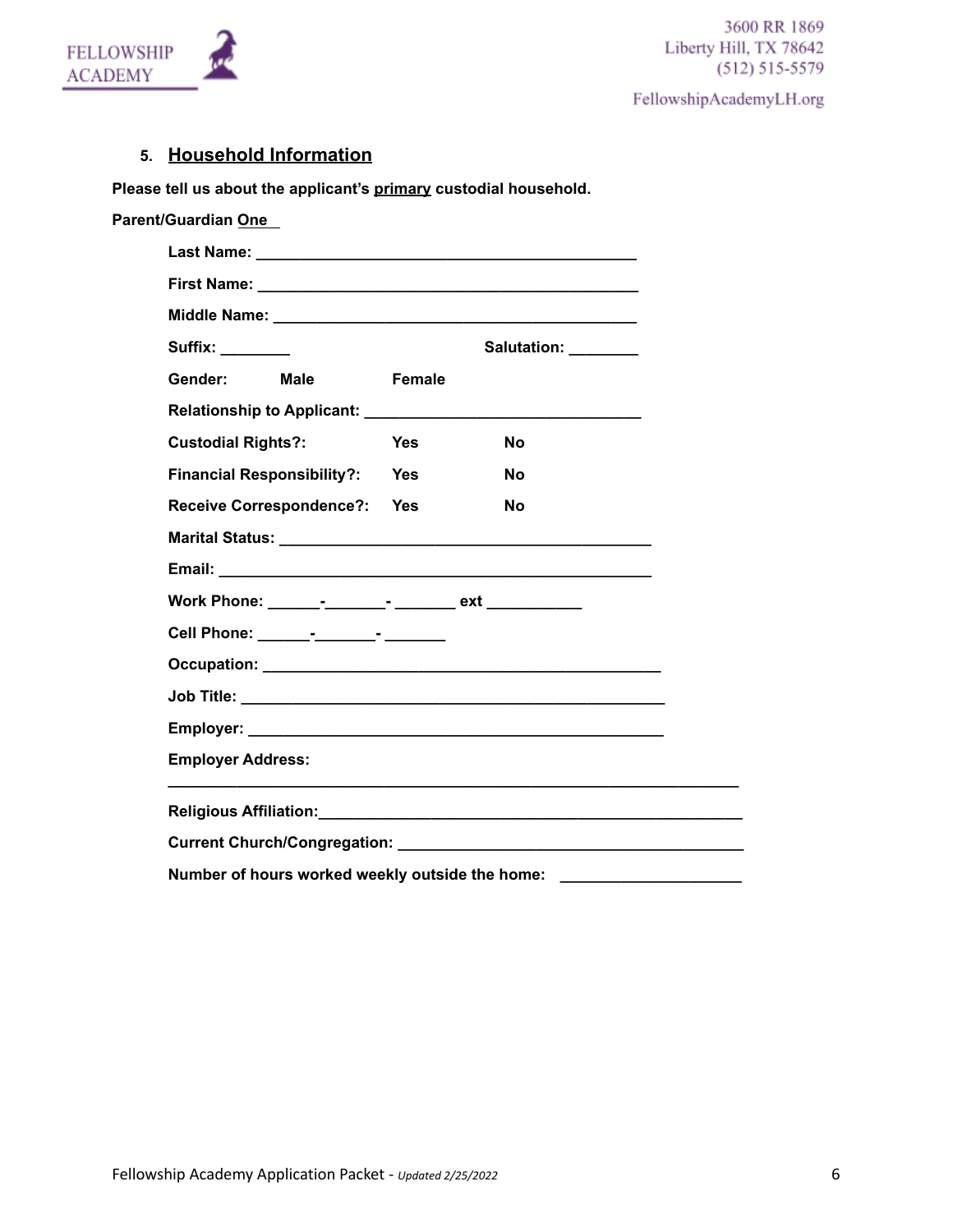FellowshipAcademyLH.org

| <b>FELLOWSHIP</b><br><b>ACADEMY</b> |  |
|-------------------------------------|--|
|                                     |  |

| Parent/Guardian Two (leave blank if not applicable)                                                                                                                                                                            |            |           |  |
|--------------------------------------------------------------------------------------------------------------------------------------------------------------------------------------------------------------------------------|------------|-----------|--|
|                                                                                                                                                                                                                                |            |           |  |
|                                                                                                                                                                                                                                |            |           |  |
|                                                                                                                                                                                                                                |            |           |  |
| Suffix: ________                                                                                                                                                                                                               |            |           |  |
| Salutation: ________                                                                                                                                                                                                           |            |           |  |
| Gender:<br><b>Male</b>                                                                                                                                                                                                         | Female     |           |  |
| Relationship to Applicant: Network and the set of the set of the set of the set of the set of the set of the set of the set of the set of the set of the set of the set of the set of the set of the set of the set of the set |            |           |  |
| <b>Custodial Rights?:</b>                                                                                                                                                                                                      | <b>Yes</b> | <b>No</b> |  |
| <b>Financial Responsibility?: Yes</b>                                                                                                                                                                                          |            | <b>No</b> |  |
| Receive Correspondence?: Yes                                                                                                                                                                                                   |            | No.       |  |
|                                                                                                                                                                                                                                |            |           |  |
|                                                                                                                                                                                                                                |            |           |  |
|                                                                                                                                                                                                                                |            |           |  |
|                                                                                                                                                                                                                                |            |           |  |
|                                                                                                                                                                                                                                |            |           |  |
|                                                                                                                                                                                                                                |            |           |  |
|                                                                                                                                                                                                                                |            |           |  |
| <b>Employer Address:</b>                                                                                                                                                                                                       |            |           |  |
|                                                                                                                                                                                                                                |            |           |  |
|                                                                                                                                                                                                                                |            |           |  |
| Number of hours worked weekly outside the home:                                                                                                                                                                                |            |           |  |

| <b>Siblings</b><br><b>Yes</b><br>No |     |       |                       |
|-------------------------------------|-----|-------|-----------------------|
| <b>Name</b>                         | Age | Grade | <b>Current School</b> |
|                                     |     |       |                       |
|                                     |     |       |                       |
|                                     |     |       |                       |
|                                     |     |       |                       |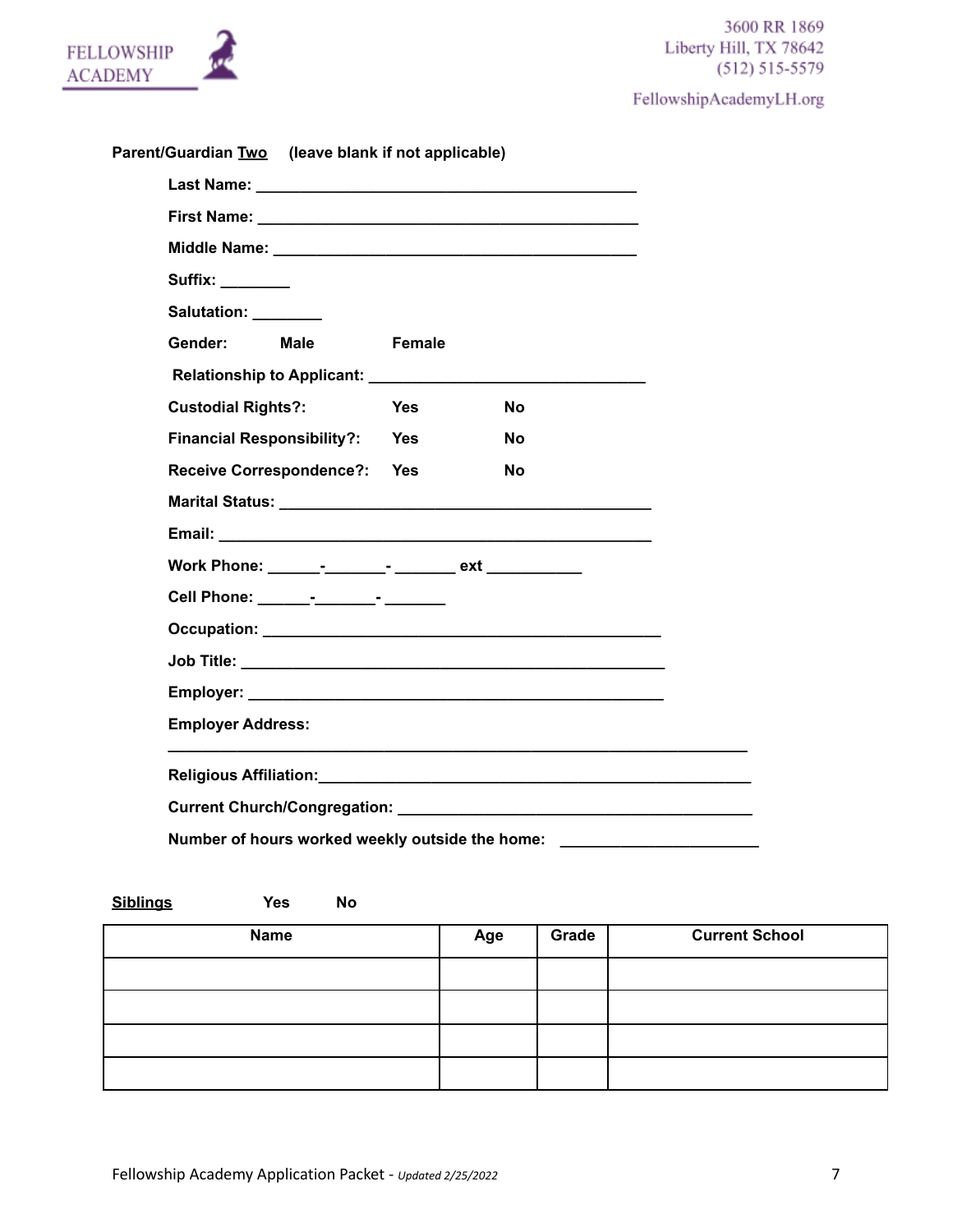

FellowshipAcademyLH.org

# **6. Parent Questionnaire**

**What initiated your search for a new school for your family?**

**Please list any special skills, training, or certification that you have.**

**Please describe the ways in which you integrate your faith into your family's life.**

**What goals do you have for your child's education and how do you believe Fellowship Academy can help you achieve those educational goals?**

**What, in your opinion, is the proper role of formal evaluation (grades, etc.) in a child's education?**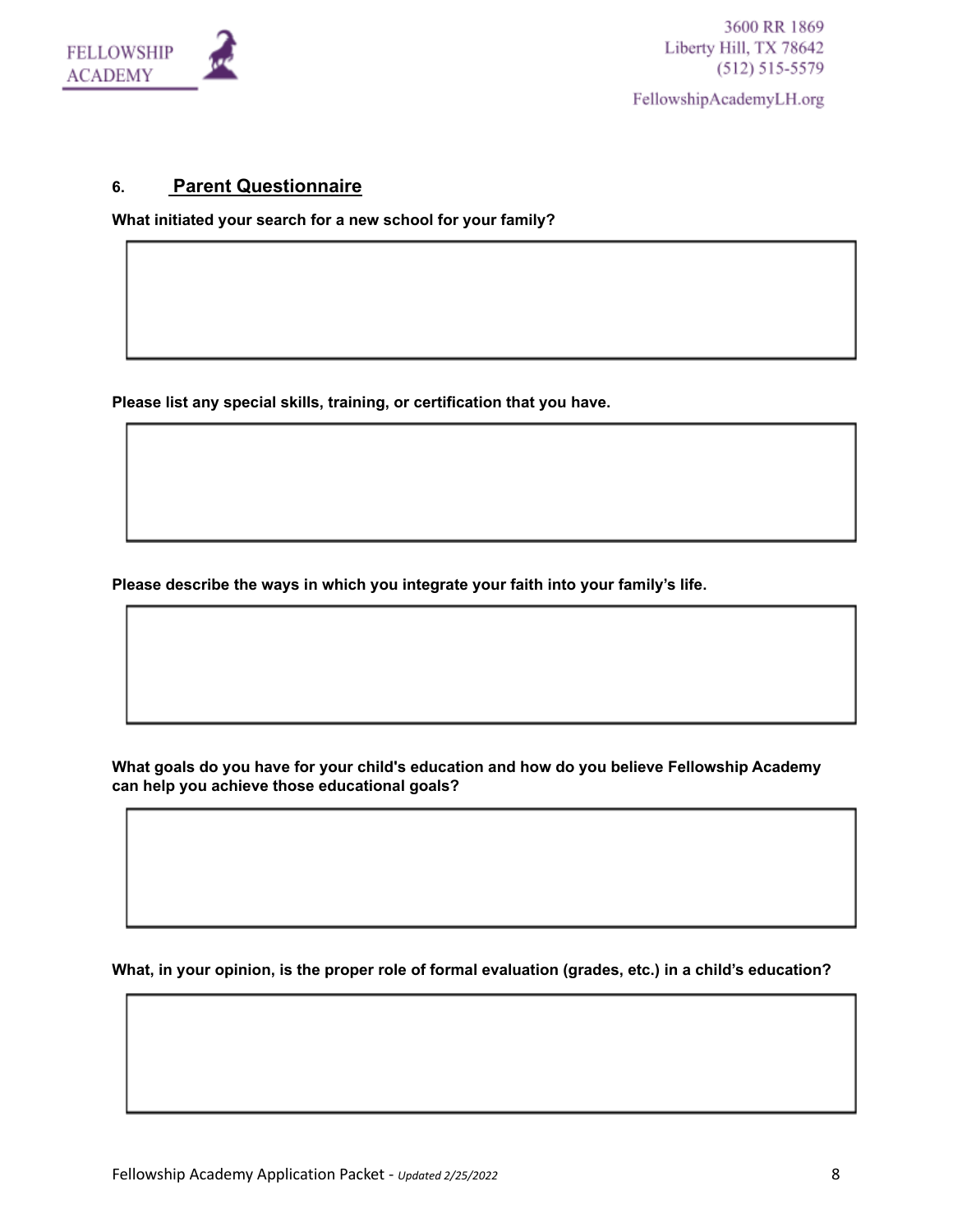

FellowshipAcademyLH.org

#### **How do you think you would respond if your child earned grades consistently lower than you felt they were capable of earning?**

**How many hours per week is the father willing to devote to supervising, tutoring, and/or instructing his child? \_\_\_\_\_\_\_\_\_\_\_\_\_\_\_\_\_\_\_\_\_\_\_\_\_\_\_\_\_\_\_\_\_\_\_\_\_\_\_\_\_\_\_\_\_\_\_\_\_\_\_\_\_\_\_\_**

**How many hours per week is the mother willing to devote to supervising, tutoring, and/or instructing her child? \_\_\_\_\_\_\_\_\_\_\_\_\_\_\_\_\_\_\_\_\_\_\_\_\_\_\_\_\_\_\_\_\_\_\_\_\_\_\_\_\_\_\_\_\_\_\_\_\_\_\_\_\_\_\_\_**

Will the necessity of having a parent home with the child on the days they are not in school be a **problem for your family?**

**Yes No**

**If yes, how do you plan to handle it?**

Please list a close spiritual friend or church leader who can be a reference for your family. Include **name, address, and phone numbers.**